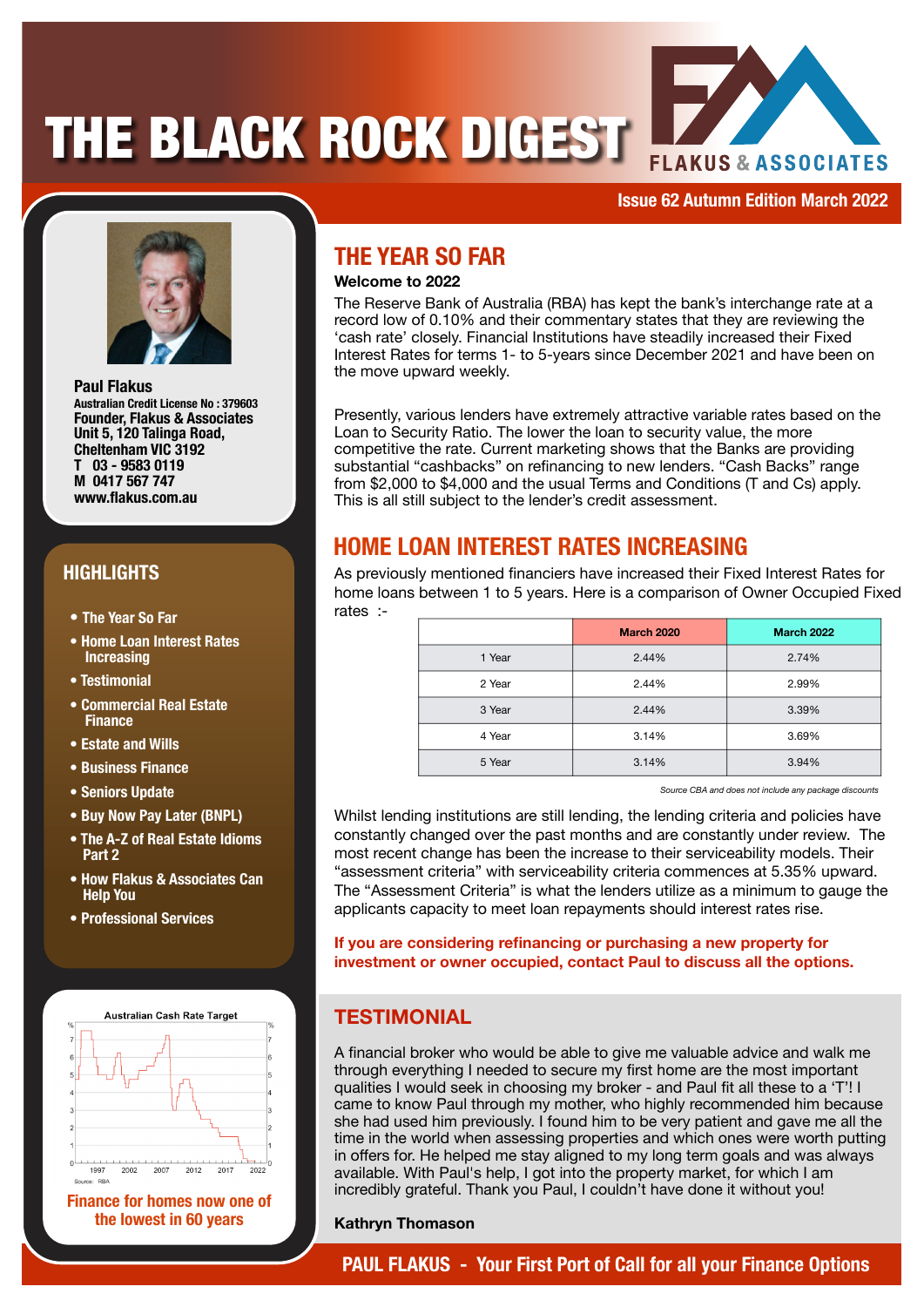## **COMMERCIAL REAL ESTATE FINANCE**

#### **Considering purchasing a commercial property?**

This is a growing type of investment for owner occupiers, investors and those with a Self Managed Superfund (SMSF).

Recently, I have had many existing and new clients contact our office seeking finance for this type of asset. Interest rates on commercial property loans are currently very competitive and lenders are eager to fund clients wishing to purchase or refinance commercial properties which include factories, warehouses, commercial properties or similar assets. Lenders are particular keen on these asset types.

Whilst finance for a commercial property for a Superfund asset may be daunting, we have access to several funders who are interested to fund for SMSF in commercial properties at competitive rates and fees. Most commercial loan terms range from 15- to 30-years and lending on commercial property currently sits between 60% to 80% of asset valuation. Taking a commercial loan from a major bank usually involves the borrower transferring all their business banking relationship to that institution which can be extremely onerous, unlike specialist lenders who provide more accessibility and flexibility.

**Contact Paul today on 0417 567 747 to discuss any current or future commercial finance requirements you may be considering.**

## **ESTATE AND WILLS**

**Dying intestate (without a will) can create huge problems for the next-of-kin.**

With more borrowers seeking debt regardless of whether they are young or middle aged, it is worthwhile that they consider preparing a Will. Whilst many may consider this a "to do later job", borrowers need to consider the fall-out in the event of a mishap and what impact this will have on the family unit.

When preparing a Will, make sure that your Accountant, Lawyer and Executors all receive a copy of the Will. Also, borrowers should always have Powers of Attorney executed.

Recently, a client of ours sadly passed away. The survivor, his spouse, was grateful that we had highly recommended a Will and Life insurance prior to purchasing their new home and loan. As a result, his spouse now has no debt and a lump sum to assist with her future. What greater peace of mind would that be in your grief should the unexpected and undesired happen suddenly in your life?

**Contact Paul to discuss this as Paul has associates who would assist in this regard with estate and wills.**

## **BUSINESS FINANCE**

Flakus and Associates is well versed in business finance having successfully assisted clients with obtaining business finance, whether purchasing an established business (including franchises), refinancing or restructuring their current business and other commercial finance needs. Whilst most major lenders offer business finance predominantly focusing on business operations and financial data for the past 2-3 years, and the ability to repay the debt over a time frame and what security is on offer to the lender, the most critical challenge facing a business owner is almost always TIME.

Most business owners are far too busy to deal with the bank. Engaging the services of a professional finance broker enables the finance broker to become the conduit between client and lender and the navigator of this extremely tedious and time-consuming process. In addition, depending on the type of the business, there are now newly created Fintech lenders who specialise in the SME market which offer solutions that massively reduce red tape, administration and provide savvy solutions perfect for today's small businesses.

**Contact Paul to discuss your current business financial position or any future business and equipment finance requirements you may be considering.**

## **SENIORS UPDATE**

This may be helpful for people to do by the time they are 60 :-

- 1. Know how long your savings will last
- 2. Clear all debts and pay off your mortgage (don't use superfunds to pay out the home loan and/or other bad debts)
- 3. Lower your living costs
- 4. Draw Up a Will and have a good Estate Plan
- 5. Keep your advisors close, i.e accountant, lawyer, financial advisor
- 6. Maximize the value of your family home (explore the options of selling, downsizing and funding your retirement through the proceeds)
- 7. Look into retirement living options
- 8. Understand Aged Care options
- 9. Simplify your family and/or corporate structures
- 10. Prepare for your next generation. Being asked to fund your grandchildren's education or your children's lifestyle can be a difficult request to decline. Do your best to ensure that your children are responsible and have jobs that produce incomes that cover their own expenses. Many mature children now rely on parents' inheritance to help with home deposits or have them provide parental guarantees.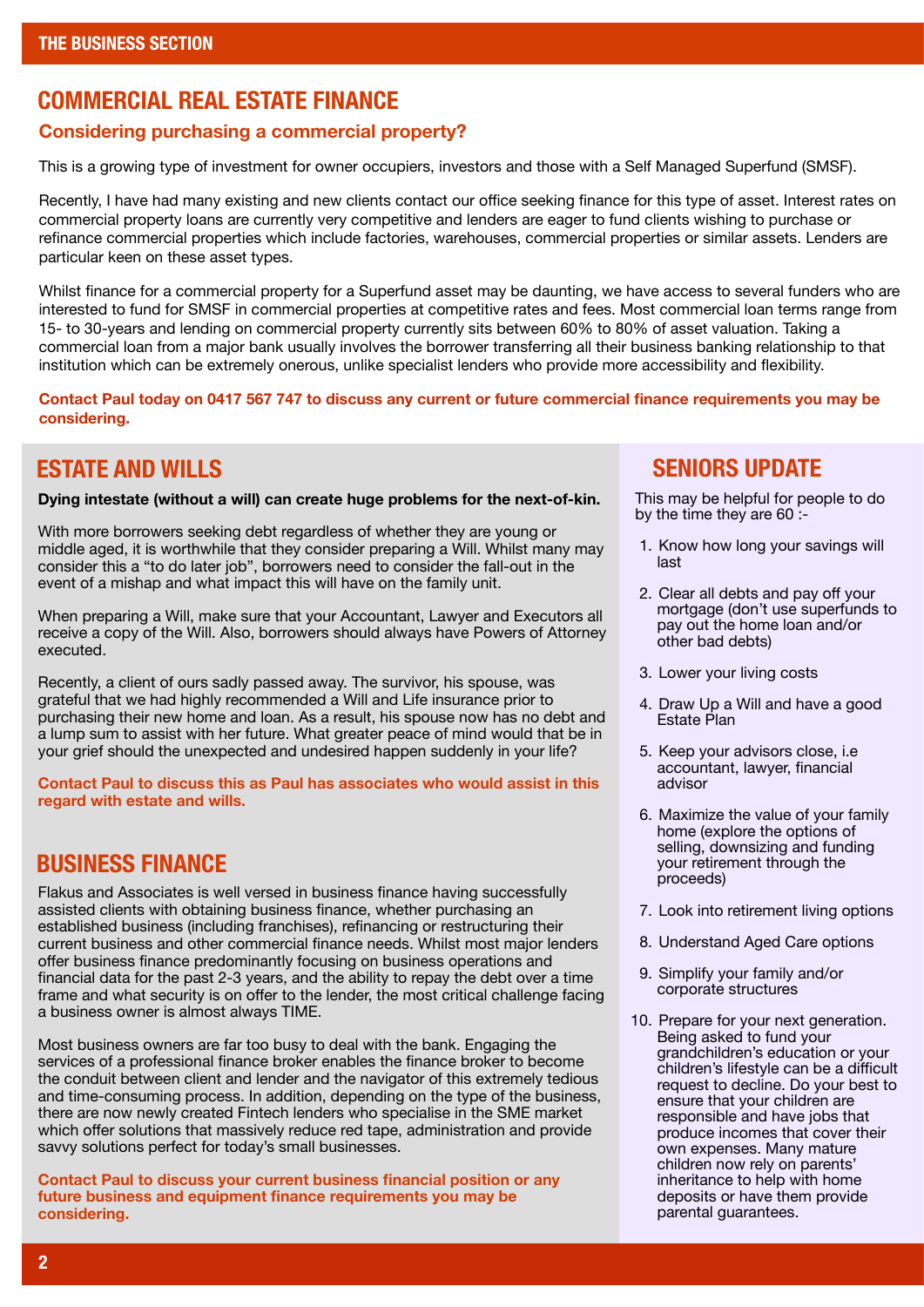#### **PERSONAL AND PROFESSIONAL FINANCE**

# **THE A-Z OF REAL ESTATE IDIOMS PART 2**

Buying a home can be a daunting experience and is often made harder with the real estate jargon that is thrown about.

Here are some of the "Buzz" words that you should be aware of :-

**Appraisal** : This is prepared by a real estate agent and used as a guide to pricing a property for sale and rent. Not to be confused with a Valuation (which is completed by a licensed valuer).

**Body Corporate** : Now known as Owners Corporation. This group is responsible for managing the common property (shared driveways, carparks, lifts, corridors, gardens) of strata titled properties eg. units, townhouses and apartments.

**Buyers Advocate** : A real estate professional who assists purchasers to locate the right property for them at the lowest price. Buyers Advocates are becoming more popular, (thanks to 'The Block') as they can take the stress out of an emotional purchase.

**On the market** : When the property being sold has reached the vendor's reserve price at Auction, the property will be sold to the highest bidder.

**Off market** : When a property is for sale, but not officially or publicity listed or advertised. Purchases are usually completed via Buyers Advocates or purchasers directly.

#### **FIRST TIME BUYER TIPS**

**FOMO (fear of missing out) trap** : Auctions are very competitive. The last thing you want is to exceed your budget, through fear of missing out. Stick to your finance limit, needs and want list.

**Pre Approval Offer** : Many people think that obtaining a Pre-Approval for a home loan secures the loan. This is incorrect. Pre-approvals only assess your desirability as a borrower based on your income, financial history and ability to make loan payments. The amount is only an estimate and is not a done deal.

**Market Influences** : This refers to pricing increases and lack or slowing of real estate stock. Over the last 18 to 24 months, property sales have been a vendor's windfall. Higher price tag s came about due to a lack of supply. The more properties that come onto the market, the more choices the buyer will have with price variation.





#### **BEWARE OF ADDITIONAL EXPENSES**

There are many costs that you will need to factor into your budget when purchasing a property. Here is a list of some additional costs:

**Lenders mortgage insurance (LMI)** : If the loan is above 80% of the property value, some lenders require LMI subject to the policy of the day.

#### **Your legal fees**

**Disbursements for purchase : T**his could include adjustments for water, owner's corporation fees, search fees, council rates etc

**Building and pest reports**

**Removalists costs**

#### **Building Insurance**

**Property Contracts :** In a rapidly moving real estate market it is tempting to overlook or cut corners when reviewing a contract and not all purchasers are familiar with what's actually in a contract.

**Beware of being caught up in a possible "bidding war" to secure the property** : It is paramount that you engage the services of a Solicitor or Conveyancer to carefully peruse the contract prior to placing an "Offer" or signing. Perhaps you may need to see if your legal representative will accept a financial retainer for reviewing any property contracts that you're investigating to ensure the right property is secured. Most will be pleased to assist in this regard.

**Employ an old adage, Caveat Emptor - "Let the buyer beware"**

**Contact Paul today on 0417 567 747 to discuss any current or future commercial finance requirements you may be considering.**